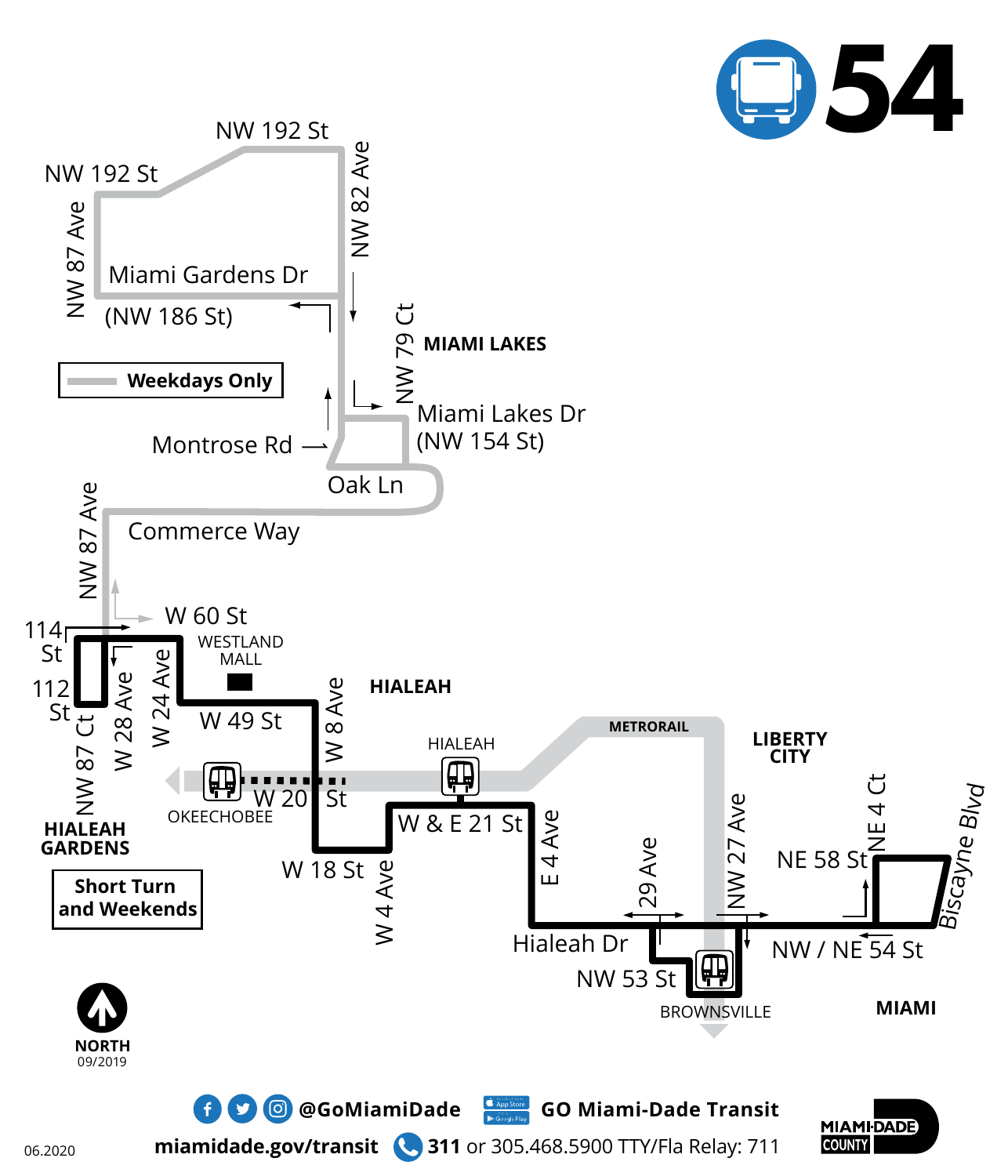

**miamidade.gov/transit 311** or 305.468.5900 TTY/Fla Relay: 711 **EXAMPLE OF A GOOG COMIAMIDAde COMIAMI-Dade Transit** 

| <b>WEEKDAYS / DIAS LABORABLES / LASEMÈN</b> |                                                         |                                 |                                                     |      |      |             |        |                          |                             |       |                          |        |                          |                                                                           |         |                                   |       |                |  |             |                          |                          |                          |              |                          |                          |                                      |                                      |      |        |                                                                                            |                          |              |                          |        |                          |      |      |       |        |                 |
|---------------------------------------------|---------------------------------------------------------|---------------------------------|-----------------------------------------------------|------|------|-------------|--------|--------------------------|-----------------------------|-------|--------------------------|--------|--------------------------|---------------------------------------------------------------------------|---------|-----------------------------------|-------|----------------|--|-------------|--------------------------|--------------------------|--------------------------|--------------|--------------------------|--------------------------|--------------------------------------|--------------------------------------|------|--------|--------------------------------------------------------------------------------------------|--------------------------|--------------|--------------------------|--------|--------------------------|------|------|-------|--------|-----------------|
|                                             | <b>EASTBOUND</b><br><b>RUMBO ESTE / DIREKSYON IÈS</b>   | <b>MORNING / MAÑANA / MATEN</b> |                                                     |      |      |             |        |                          |                             |       |                          |        |                          |                                                                           | 회회      |                                   |       |                |  |             |                          |                          |                          |              |                          |                          | <b>AFTERNOON / TARDE / APRÈ MIDI</b> |                                      |      |        |                                                                                            |                          |              |                          |        |                          |      |      |       |        |                 |
|                                             | NW 186 St & 84 Ave                                      |                                 |                                                     | 5:37 |      | 6:37        |        | $\overline{\phantom{a}}$ | 7:30                        | 8:19  |                          | $\sim$ | 9:06                     |                                                                           | 10:01   |                                   | 10:56 | 11:51          |  | $\sim$      | $\sim$                   | 12:56                    | $\sim$                   | 1:54         | $\overline{\phantom{0}}$ | 2:52                     |                                      | 3:47                                 | 4:32 | $\sim$ | $\sim$                                                                                     | 5:21                     | $\sim$       | 6:12                     |        | 7:07                     |      |      |       | $\sim$ |                 |
|                                             | NW 82 Ave & 154 St                                      |                                 |                                                     | 5:42 |      | 6:47        |        |                          | 7:44                        | 8:33  |                          |        | 9:19                     |                                                                           | 10:14   |                                   | 11:09 | 12:04          |  |             | $\overline{\phantom{a}}$ | 1:09                     |                          | 2:07         |                          | 3:05                     |                                      | 3:59                                 | 4:44 |        |                                                                                            | 5:33                     |              | 6:24                     |        | 7:16                     |      |      |       |        |                 |
|                                             | NW 87 Ct & 114 St                                       | 4:52                            | 5:26                                                |      | 6:16 |             | 6:38   | 7:27                     |                             |       | 8:21                     | 9:02   |                          | 9:59                                                                      |         | 10:54                             |       |                |  | 11:54       | 12:54                    |                          | 1:54                     |              | 2:47                     |                          | 3:42                                 |                                      |      | 4:36   | 5:14                                                                                       | $\overline{\phantom{a}}$ | 6:10         |                          | 7:01   |                          | 7:47 | 8:24 | 9:18  |        | $10:06$ 11:37   |
|                                             | W 24 Ave & 60 St Hialeah                                | 4:54                            | 5:28                                                | 5:51 | 6:18 | 7:01        | 6:40   | 7:29                     | 7:58                        | 8:47  | 8:23                     | 9:04   | 9:31                     | 10:01                                                                     | 10:26   | $10:56$ 11:21                     |       | $12:16$ 11:56  |  |             | 12:56                    | 1:21                     | 1:56                     | 2:19         | 2:49                     | 3:19                     | 3:44                                 | 4:13                                 | 4:58 | 4:38   | 5:16                                                                                       | 5:47                     | 6:12         | 6:38                     | 7:03   | 7:29                     | 7:49 | 8:26 | 9:20  |        | $10:08$   11:39 |
|                                             | W 49 St & 17 Ct Hialeah                                 | 5:00                            | 5:34                                                | 6:00 | 6:27 | 7:12        | 6:49   | 7:40                     | 8:09                        | 8:58  | 8:34                     | 9:14   | 9:41                     | 10:11                                                                     | 10:36   | $11:06$ 11:31                     |       | 12:26          |  | 12:06       | 1:06                     | 1:31                     | 2:06                     | 2:29         | 2:59                     | 3:31                     | 3:56                                 | 4:25                                 | 5:10 | 4:50   | 5:28                                                                                       | 5:59                     | 6:24         | 6:45                     | 7:10   | 7:36                     | 7:56 | 8:33 | 9:27  |        | $10:13$ 11:44   |
|                                             | W 8 Av & 29 St Hialeah                                  | 5:08                            | 5:42                                                | 6:10 | 6:37 | 7:25        | 6:59   | 7:53                     | 8:22                        | 9:11  | 8:47                     | 9:27   | 9:54                     | 10:24                                                                     | 10:49   | $11:19$ 11:44                     |       | 12:39          |  | 12:19       | 1:19                     | 1:44                     | 2:19                     | 2:42         | 3:12                     | 3:44                     | 4:09                                 | 4:38                                 | 5:23 | 5:03   | 5:41                                                                                       | 6:12                     | 6:37         | 6:55                     | 7:20   | 7:46                     | 8:06 | 8:43 | 9:37  |        | $10:21$ 11:52   |
|                                             | <b>Hialeah Metrorail Station</b>                        | 5:16                            | 5:50                                                | 6:20 | 6:47 | 7:36        | 7:10   | 8:04                     | 8:33                        | 9:22  | 8:58                     | 9:38   | 10:05                    | 10:35                                                                     | 11:00   | $11:30$ 11:55                     |       | 12:50          |  | $12:30$     | 1:30                     | 1:55                     | 2:30                     | 2:53         | 3:24                     | 3:56                     | 4:21                                 | 4:50                                 | 5:35 | 5:15   | 5:53                                                                                       | 6:24                     | 6:45         | 7:03                     | 7:28   | 7:54                     | 8:14 | 8:51 | 9:44  |        | $10:28$   11:59 |
|                                             | Hialeah Dr & E 4 Ave                                    | 5:22                            | 5:56                                                | 6:28 | 6:55 | 7:46        | 7:20   | 8:14                     | 8:43                        | 9:32  | 9:08                     | 9:48   | 10:15                    | 10:45                                                                     | 11:10   | 11:40                             | 12:05 | 1:00           |  | 12:40       | 1:40                     | 2:05                     | 2:40                     | 3:05         | 3:36                     | 4:08                     | 4:33                                 | 5:02                                 | 5:47 | 5:27   | 6:05                                                                                       | 6:36                     | 6:53         | 7:11                     | 7:36   | 8:02                     | 8:22 | 8:59 | 9:51  |        | $10:35$ 12:06   |
|                                             | NW 54 St & 32 Ave                                       | 5:27                            | 6:02                                                | 6:34 | 7:01 | 7:52        | 7:26   | 8:20                     | 8:49                        | 9:38  | 9:14                     | 9:54   | 10:21                    | 10:51                                                                     | 11:16   | 11:46                             | 12:11 | 1:06           |  | 12:46       | 1:46                     | 2:11                     | 2:46                     | 3:11         | 3:42                     | 4:14                     | 4:39                                 | 5:08                                 | 5:53 | 5:33   | 6:11                                                                                       | 6:42                     | 6:59         | 7:17                     | 7:42   | 8:08                     | 8:28 | 9:05 | 9:56  |        | $10:40$ 12:11   |
|                                             | <b>Brownsville Metrorail Station</b>                    | 5:30                            | 6:06                                                | 6:38 | 7:05 | 7:56        | 7:30   | 8:24                     | 8:53                        | 9:42  | 9:18                     | 9:58   | 10:25                    | 10:55                                                                     | 11:20   | $\vert$ 11:50 $\vert$             | 12:15 | 1:10           |  | 12:50       | 1:50                     | 2:15                     | 2:50                     | 3:15         | 3:46                     | 4:18                     | 4:43                                 | 5:12                                 | 5:57 | 5:37   | 6:15                                                                                       | 6:45                     | 7:02         | 7:20                     | 7:45   | 8:11                     | 8:31 | 9:08 | 9:59  |        | $10:43$ 12:14   |
|                                             | NW 54 St & 12 Ave                                       | 5:37                            | 6:17                                                | 6:49 | 7:16 | 8:07        | 7:41   | 8:35                     | 9:04                        | 9:53  | 9:29                     | 10:09  |                          | $10:36$   11:06                                                           | 11:31 ∣ | $12:01$ 12:26                     |       | 1:21           |  | 1:01        | 2:01                     | 2:26                     | 3:01                     | 3:26         | 3:57                     | 4:29                     | 4:54                                 | 5:23                                 | 6:08 | 5:48   | 6:26                                                                                       | 6:54                     | 7:11         | 7:29                     | 7:54   | 8:20                     | 8:40 | 9:17 | 10:07 |        | $10:51$ 12:22   |
|                                             | <b>NE 4 Ct &amp; 57 St</b>                              | 5:47                            | 6:29                                                | 7:04 | 7:31 | 8:22        | 7:56   | 8:50                     | 9:19                        | 10:08 | 9:44                     |        |                          | 10:24   10:51   11:21   11:46   12:16   12:41                             |         |                                   |       | 1:36           |  | $1:16$ 2:16 |                          | 2:41                     |                          | $3:16$ 3:41  | 4:12                     | 4:44                     | 5:09                                 | 5:38                                 | 6:23 | 6:03   | 6:41                                                                                       | 7:07                     | 7:24         | 7:42                     | 8:07   | 8:33                     | 8:53 | 9:30 | 10:17 |        | $11:01$ 12:32   |
|                                             | <b>WESTBOUND</b><br><b>RUMBO OESTE / DIREKSYON IWES</b> |                                 | <b>MORNING / MAÑANA / MATEN</b><br>$\sum_{i=1}^{n}$ |      |      |             |        |                          |                             |       |                          |        |                          |                                                                           |         |                                   |       |                |  |             |                          |                          |                          |              |                          |                          |                                      | <b>AFTERNOON / TARDE / APRÈ MIDI</b> |      |        |                                                                                            |                          |              |                          |        |                          |      |      |       |        |                 |
|                                             | NE 4 Ct & 57 St                                         | 5:00                            | 5:20                                                | 5:40 | 5:55 | $6:15$ 6:40 |        |                          | $6:55$   7:15   7:45   8:10 |       |                          |        |                          | 8:35   9:05   9:35   10:05   10:35   11:05   11:35   12:05   12:35   1:00 |         |                                   |       |                |  |             |                          | $\vert$ 1:30             | 1:50                     | $\vert$ 2:20 | 2:45                     |                          |                                      |                                      |      |        | $\vert$ 3:10 $\vert$ 3:30 $\vert$ 4:00 $\vert$ 4:25 $\vert$ 4:55 $\vert$ 5:20 $\vert$ 5:50 |                          | 6:15<br>6:35 | 6:55                     | 1:25   | 7:55                     | 8:20 | 8:50 | 9:40  |        | $10:30$   11:20 |
|                                             | NW 54 St & 12 Ave                                       | 5:09                            | 5:29                                                | 5:49 | 6:06 | 6:26        | 6:51   | 7:07                     | 7:27                        | 7:57  | 8:22                     | 8:47   | 9:18                     | │ 9:48 │ 10:18 │ 10:48 │ 11:18 │ 11:48 │ 12:18 │                          |         |                                   |       |                |  | 12:48       | 1:13                     | 1:43                     | 2:03                     | 2:33         | 2:58                     | 3:23                     | 3:43                                 | 4:13                                 | 4:38 | 5:08   | 5:33                                                                                       | 6:03<br>6:28             | 6:46         | 7:06                     | 7:36   | 8:06                     | 8:31 | 9:01 | 9:49  |        | $10:39$ 11:29   |
|                                             | <b>Brownsville Metrorail Station</b>                    | 5:16                            | 5:36                                                | 5:56 | 6:14 | 6:34        | 6:59   | 7:17                     | 7:37                        | 8:07  | 8:32                     | 8:57   | 9:28                     | $9:58$   10:28                                                            | 10:58   | $\mid$ 11:28                      |       | $11:58$ 12:28  |  | 12:58       | 1:23                     | 1:53                     | 2:13                     | 2:43         | 3:08                     | 3:33                     | 3:53                                 | 4:23                                 | 4:48 | 5:18   | 5:43                                                                                       | 6:13<br>6:38             | 6:54         | 7:14                     | 7:44   | 8:14                     | 8:39 | 9:09 | 9:56  |        | 10:46 11:36     |
|                                             | NW 54 St & 32 Ave                                       | 5:19                            | 5:39                                                | 5:59 | 6:18 | 6:38        | 7:03   | 7:21                     | 7:41                        | 8:11  | 8:36                     | 9:01   | 9:32                     | <b>10:02 10:32 11:02 11:32</b> 1                                          |         |                                   |       | $12:02$ 12:32  |  | 1:02        | 1:27                     | $\vert$ 1:57             | 2:17                     | 2:47         | 3:12                     | 3:37                     | 3:57                                 | 4:27                                 | 4:52 | 5:22   | 5:47                                                                                       | 6:17                     | 6:42<br>6:58 | 7:18                     | 7:48   | 8:18                     | 8:43 | 9:13 | 10:00 |        | 10:50 11:40     |
|                                             | Hialeah Dr & E 4 Ave                                    | 5:24                            | 5:44                                                | 6:06 | 6:25 | 6:45        | 7:10   | 7:28                     | 7:48                        | 8:18  | 8:43                     | 9:08   | 9:39                     | 10:09<br>10:39                                                            |         | 11:09<br>$\vert$ 11:39 $\vert$    |       | $12:09$ 12:39  |  | 1:09        | 1:34                     | 2:04                     | 2:24                     | 2:54         | 3:19                     | 3:44                     | 4:04                                 | 4:34                                 | 4:59 | 5:29   | 5:54                                                                                       | 6:24                     | 6:47<br>7:03 | 7:23                     | 7:53   | 8:23                     | 8:48 | 9:18 | 10:04 |        | 10:54 11:44     |
|                                             | <b>Hialeah Metrorail Station</b>                        | 5:30                            | 5:50                                                | 6:13 | 6:32 | 6:52        | ∣ 7:18 | 7:36                     | 7:56                        | 8:26  | 8:51                     | 9:18   | 9:49                     | 10:19   10:49                                                             |         | 11:19<br>∣ 11:49                  |       | 12:19<br>12:49 |  | 1:19        | 1:44                     | 2:14                     | 2:34                     | 3:04         | 3:28                     | 3:53                     | 4:13                                 | 4:43                                 | 5:08 | 5:38   | 6:03                                                                                       | 6:33<br>6:54             | 7:10         | 7:30                     | 8:00   | 8:30                     | 8:55 | 9:25 | 10:10 |        | $11:00$   11:50 |
|                                             | W 8 Ave & 29 St Hialeah                                 | 5:39                            | 5:59                                                | 6:24 | 6:43 | 7:06        | 7:32   | 7:50                     | 8:10                        | 8:40  | 9:05                     | 9:31   | 10:02                    | 10:32   11:02   11:32   12:02                                             |         |                                   |       | 1:02<br> 12:32 |  | 1:32        | 1:57                     | 2:27                     | 2:47                     | 3:18         | 3:42                     | 4:07                     | 4:27                                 | 4:57                                 | 5:22 | 5:52   | 6:17                                                                                       | 6:43<br>7:04             | 7:20         | 7:40                     | 8:10   | 8:40                     | 9:05 | 9:35 | 10:18 |        | $11:08$   11:58 |
|                                             | W 49 St & 17 Ct Westland Mall                           | 5:47                            | 6:09                                                | 6:34 | 6:53 | 7:19        | 7:45   | 8:03                     | 8:23                        | 8:53  | 9:20                     | 9:46   | 10:17                    | │ 10:47 │ 11:17 │ 11:47 │ 12:17 │ 12:47                                   |         |                                   |       | 1:17           |  | 1:47        | 2:12                     | 2:42                     | 3:03                     | 3:34         | 3:58                     | 4:23                     | 4:43                                 | 5:13                                 | 5:38 | 6:08   | 6:33                                                                                       | 6:56<br>7:17             | 7:33         | 7:53                     | 8:23   | 8:53                     | 9:18 | 9:43 | 10:26 |        | 11:16 12:06     |
|                                             | W 24 Ave & 60 St Hialeah                                | 5:52                            | 6:15                                                | 6:40 | 6:59 | 7:26        | 1:52   | 8:10                     | 8:30                        | 9:00  | 9:27                     | 9:53   | 10:24                    | 10:54<br>11:24                                                            |         | $11:54$ 12:24                     |       | 12:54<br>1:24  |  | 1:54        | 2:19                     | 2:49                     | 3:10                     | 3:41         | 4:05                     | 4:30                     | 4:50                                 | 5:20                                 | 5:45 | 6:15   | 6:39                                                                                       | 7:02<br>7:23             | 7:39         | 7:59                     | 8:29   | 8:59                     | 9:24 | 9:47 | 10:30 |        | 11:20   12:10   |
|                                             | NW 87 Ct & 114 St                                       |                                 | 6:18                                                |      | 7:02 |             | 7:55   |                          | 8:33                        |       | 9:30                     |        | 10:27                    | 11:27<br>$\sim$                                                           |         | 12:27<br>$\sim$                   |       | 1:27<br>$\sim$ |  |             | 2:22                     | $\overline{\phantom{a}}$ | 3:13                     | $\sim$       | 4:08                     | $\overline{\phantom{a}}$ | 4:53                                 | $\overline{\phantom{0}}$             | 5:48 |        | 6:42                                                                                       | 7:26<br>$\sim$           |              | 8:02                     |        | $8:32$ 9:02              | 9:27 | 9:50 | 10:33 |        | $11:23$ 12:13   |
|                                             | NW 82 Av & 154 St                                       | 6:05                            |                                                     | 6:53 |      | 7:42        |        | 8:26                     |                             | 9:15  |                          | 10:08  |                          | 11:09                                                                     |         | 12:09                             |       | 1:09           |  | 2:09        |                          | 3:05                     | $\overline{\phantom{0}}$ | 3:57         |                          | 4:46                     | $\overline{\phantom{0}}$             | 5:36                                 |      | 6:31   |                                                                                            | 7:16                     | 7:53         | $\overline{\phantom{0}}$ |        | $\overline{\phantom{a}}$ |      |      |       |        |                 |
|                                             | NW 186 St & 84 Ave                                      | 6:14                            |                                                     | 7:02 |      | 7:51        |        | 8:35                     |                             | 9:24  | $\overline{\phantom{a}}$ | 10:17  | $\overline{\phantom{a}}$ | 11:18                                                                     |         | 12:18<br>$\overline{\phantom{0}}$ |       | 1:18<br>$\sim$ |  | 2:18        | $\overline{\phantom{0}}$ | 3:14                     | $\sim$                   | 4:06         |                          | 4:55                     | $\sim$                               | 5:45                                 |      | 6:39   |                                                                                            | 7:24                     | 8:01         | $\overline{\phantom{0}}$ | $\sim$ |                          |      |      |       |        |                 |

Scheduled times are approximate. Actual arrival and departure times may vary depending on traffic and road conditions. | Las horas publicadas son aproximadas, pues dependen del trafico y otras condiciones de las vias. | Or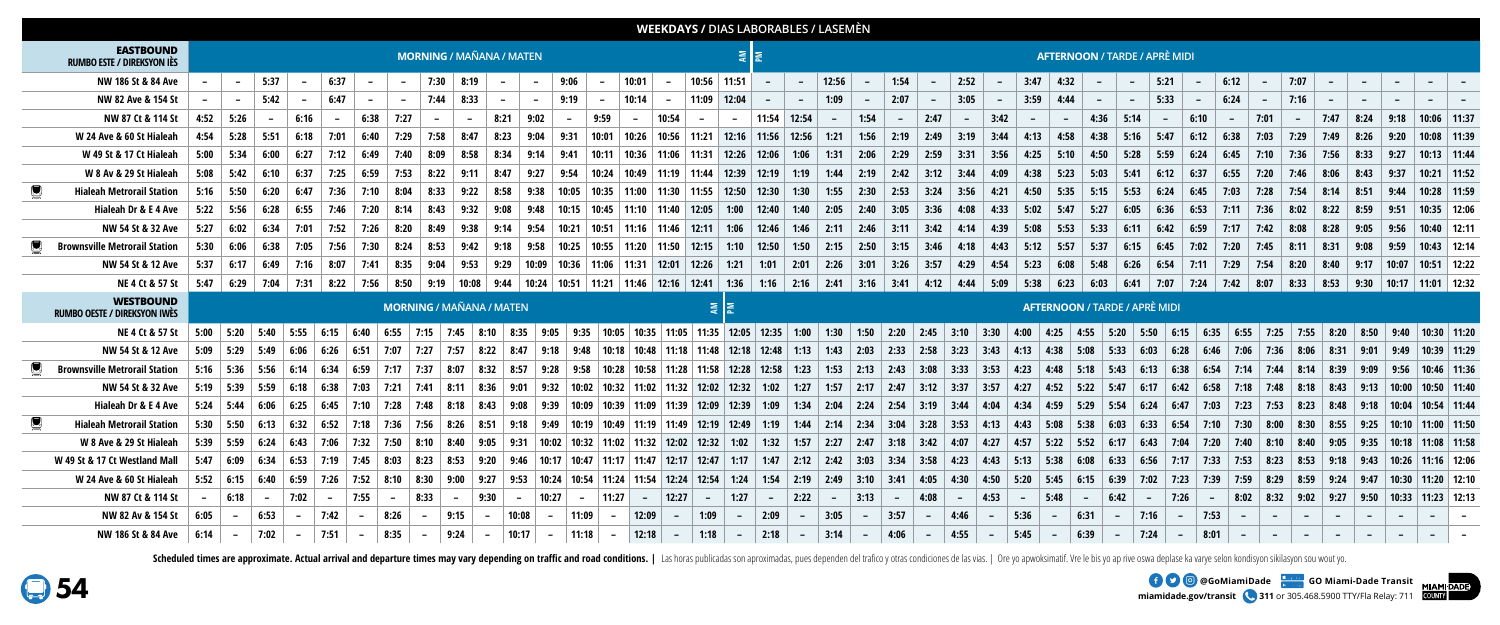**miamidade.gov/transit 311** or 305.468.5900 TTY/Fla Relay: 711

| SATURDAY / SÁBADO / SAMDI |                                                  |                                 |                                       |      |      |      |      |      |       |       |       |       |       |       |       |                        |       |      |      |      |      |      |      |      |      |                                      |      |      |      |      |      |      |       |       |       |
|---------------------------|--------------------------------------------------|---------------------------------|---------------------------------------|------|------|------|------|------|-------|-------|-------|-------|-------|-------|-------|------------------------|-------|------|------|------|------|------|------|------|------|--------------------------------------|------|------|------|------|------|------|-------|-------|-------|
|                           | <b>EASTBOUND</b><br>RUMBO ESTE / DIREKSYON IÈS   | <b>MORNING / MAÑANA / MATEN</b> |                                       |      |      |      |      |      |       |       |       |       |       |       |       | $\sum_{i=1}^{n}$<br>I٤ |       |      |      |      |      |      |      |      |      | <b>AFTERNOON / TARDE / APRÈ MIDI</b> |      |      |      |      |      |      |       |       |       |
|                           | NW 87 Ct & 114 St                                | 5:14                            | 5:44                                  | 6:12 | 6:46 | 7:17 | 7:47 | 8:16 | 8:50  | 9:20  | 9:50  | 10:25 | 10:55 | 11:26 | 11:56 | 12:26                  | 12:56 | 1:26 |      | 1:56 | 2:26 | 2:56 | 3:26 | 3:56 | 4:26 | 4:58                                 | 5:23 | 5:55 | 6:25 | 6:55 | 7:25 | 8:14 | 9:10  | 10:10 | 11:22 |
|                           | W 24 Ave & 60 St Hialeah                         | 5:16                            | 5:46                                  | 6:14 | 6:48 | 7:19 | 7:49 | 8:18 | 8:52  | 9:22  | 9:52  | 10:27 | 10:57 | 11:28 | 11:58 | 12:28                  | 12:58 | 1:28 | 1:58 |      | 2:28 | 2:58 | 3:28 | 3:58 | 4:28 | 5:00                                 | 5:25 | 5:57 | 6:27 | 6:57 | 7:27 | 8:16 | 9:12  | 10:12 | 11:24 |
|                           | W 49 St & 17 Ct Hialeah                          | 5:23                            | 5:53                                  | 6:21 | 6:55 | 7:28 | 7:58 | 8:27 | 9:01  | 9:31  | 10:01 | 10:36 | 11:06 | 11:37 | 12:07 | 12:37                  | 1:07  | 1:37 | 2:07 |      | 2:37 | 3:07 | 3:37 | 4:07 | 4:37 | 5:09                                 | 5:34 | 6:06 | 6:36 | 7:06 | 7:36 | 8:25 | 9:21  | 10:21 | 11:33 |
|                           | W 8 Av & 29 St Hialeah                           | 5:31                            | 6:01                                  | 6:29 | 7:05 | 7:38 | 8:08 | 8:37 | 9:14  | 9:44  | 10:14 | 10:49 | 11:19 | 11:50 | 12:20 | 12:50                  | 1:20  | 1:50 | 2:20 |      | 2:50 | 3:20 | 3:50 | 4:20 | 4:50 | 5:22                                 | 5:47 | 6:17 | 6:47 | 7:17 | 7:47 | 8:36 | 9:31  | 10:31 | 11:43 |
|                           | <b>Hialeah Metrorail Station</b>                 | 5:39                            | 6:09                                  | 6:37 | 7:16 | 7:49 | 8:19 | 8:48 | 9:24  | 9:54  | 10:24 | 10:59 | 11:29 | 12:00 | 12:30 | 1:00                   | 1:30  | 2:00 | 2:30 |      | 3:00 | 3:30 | 4:00 | 4:30 | 5:00 | 5:32                                 | 5:57 | 6:26 | 6:56 | 7:26 | 7:56 | 8:45 | 9:39  | 10:39 | 11:51 |
|                           | Hialeah Dr & E 4 Ave                             | 5:46                            | 6:16                                  | 6:44 | 7:24 | 7:57 | 8:27 | 8:56 | 9:34  | 10:04 | 10:34 | 11:09 | 11:39 | 12:10 | 12:40 | 1:10                   | 1:40  | 2:10 | 2:40 |      | 3:10 | 3:40 | 4:10 | 4:40 | 5:10 | 5:42                                 | 6:07 | 6:34 | 7:04 | 7:34 | 8:04 | 8:53 | 9:46  | 10:46 | 11:58 |
|                           | NW 54 St & 32 Ave                                | 5:51                            | 6:21                                  | 6:49 | 7:29 | 8:02 | 8:32 | 9:02 | 9:40  | 10:10 | 10:40 | 11:15 | 11:45 | 12:16 | 12:46 | 1:16                   | 1:46  | 2:16 | 2:46 |      | 3:16 | 3:46 | 4:16 | 4:46 | 5:16 | 5:48                                 | 6:13 | 6:40 | 7:10 | 7:40 | 8:10 | 8:59 | 9:51  | 10:51 | 12:03 |
|                           | <b>Brownsville Metrorail Station</b>             | 5:54                            | 6:24                                  | 6:52 | 7:32 | 8:05 | 8:35 | 9:05 | 9:43  | 10:13 | 10:43 | 11:18 | 11:48 | 12:19 | 12:49 | 1:19                   | 1:49  | 2:19 | 2:49 |      | 3:19 | 3:49 | 4:19 | 4:49 | 5:19 | 5:51                                 | 6:16 | 6:43 | 7:13 | 7:43 | 8:13 | 9:02 | 9:54  | 10:54 | 12:06 |
|                           | NW 54 St & 12 Ave                                | 6:01                            | 6:31                                  | 6:59 | 7:40 | 8:13 | 8:43 | 9:15 | 9:53  | 10:23 | 10:53 | 11:28 | 11:58 | 12:29 | 12:59 | 1:29                   | 1:59  | 2:29 | 2:59 |      | 3:29 | 3:59 | 4:29 | 4:59 | 5:29 | 6:01                                 | 6:25 | 6:52 | 7:22 | 7:52 | 8:22 | 9:09 | 10:01 | 11:01 | 12:13 |
|                           | <b>NE 4 Ct &amp; 57 St</b>                       | 6:09                            | 6:39                                  | 7:08 | 7:49 | 8:22 | 8:52 | 9:26 | 10:04 | 10:34 | 11:04 | 11:39 | 12:10 | 12:41 | 1:11  | 1:41                   | 2:11  | 2:41 |      | 3:11 | 3:41 | 4:11 | 4:41 | 5:11 | 5:41 | 6:11                                 | 6:35 | 7:02 | 7:32 | 8:02 | 8:32 | 9:17 | 10:09 | 11:09 | 12:21 |
|                           | <b>WESTBOUND</b><br>RUMBO OESTE / DIREKSYON IWES |                                 | <b>MORNING / MAÑANA / MATEN</b><br>회회 |      |      |      |      |      |       |       |       |       |       |       |       |                        |       |      |      |      |      |      |      |      |      | <b>AFTERNOON / TARDE / APRÈ MIDI</b> |      |      |      |      |      |      |       |       |       |
|                           | NE 4 Ct & 57 St                                  | 5:00                            | 5:35                                  | 6:20 | 6:50 | 7:20 | 7:50 | 8:20 | 8:50  | 9:20  | 9:50  | 10:20 | 10:50 | 11:20 | 11:50 | 12:20                  | 12:50 | 1:20 | 1:50 | 2:20 | 2:50 | 3:20 | 3:50 | 4:20 | 4:50 | 5:20                                 | 5:50 | 6:20 | 6:50 | 7:20 | 7:50 | 8:50 | 9:50  | 10:20 | 11:20 |
|                           | NW 54 St & 12 Ave                                | 5:09                            | 5:44                                  | 6:29 | 6:59 | 7:30 | 8:00 | 8:30 | 9:02  | 9:32  | 10:02 | 10:32 | 11:02 | 11:32 | 12:02 | 12:32                  | 1:02  | 1:32 | 2:02 | 2:32 | 3:02 | 3:32 | 4:02 | 4:32 | 5:02 | 5:32                                 | 6:02 | 6:30 | 7:00 | 7:30 | 8:00 | 9:00 | 9:59  | 10:29 | 11:29 |
|                           | <b>Brownsville Metrorail Station</b>             | 5:15                            | 5:50                                  | 6:35 | 7:06 | 7:37 | 8:07 | 8:37 | 9:10  | 9:40  | 10:10 | 10:40 | 11:10 | 11:40 | 12:11 | 12:41                  | 1:11  | 1:41 | 2:11 | 2:41 | 3:11 | 3:41 | 4:11 | 4:41 | 5:11 | 5:41                                 | 6:10 | 6:38 | 7:08 | 7:38 | 8:08 | 9:07 | 10:06 | 10:36 | 11:36 |
|                           | NW 54 St & 32 Ave                                | 5:18                            | 5:53                                  | 6:38 | 7:09 | 7:40 | 8:10 | 8:40 | 9:13  | 9:43  | 10:13 | 10:43 | 11:13 | 11:43 | 12:14 | 12:44                  | 1:14  | 1:44 | 2:14 | 2:44 | 3:14 | 3:44 | 4:14 | 4:44 | 5:14 | 5:44                                 | 6:13 | 6:41 | 7:11 | 7:41 | 8:11 | 9:10 | 10:09 | 10:39 | 11:39 |
|                           | Hialeah Dr & E 4 Ave                             | 5:23                            | 5:58                                  | 6:43 | 7:15 | 7:46 | 8:16 | 8:46 | 9:19  | 9:49  | 10:19 | 10:49 | 11:19 | 11:49 | 12:20 | 12:50                  | 1:20  | 1:50 | 2:20 | 2:50 | 3:20 | 3:50 | 4:20 | 4:50 | 5:20 | 5:50                                 | 6:18 | 6:46 | 7:16 | 7:46 | 8:16 | 9:14 | 10:13 | 10:43 | 11:43 |
| $\overline{\phantom{a}}$  | <b>Hialeah Metrorail Station</b>                 | 5:29                            | 6:04                                  | 6:49 | 7:22 | 7:53 | 8:23 | 8:53 | 9:27  | 9:57  | 10:27 | 10:57 | 11:27 | 11:57 | 12:28 | 12:58                  | 1:28  | 1:58 | 2:28 | 2:58 | 3:28 | 3:58 | 4:28 | 4:58 | 5:28 | 5:58                                 | 6:25 | 6:53 | 7:23 | 7:53 | 8:23 | 9:20 | 10:19 | 10:49 | 11:49 |
|                           | W 8 Ave & 29 St Hialeah                          | 5:37                            | 6:12                                  | 6:57 | 7:31 | 8:02 | 8:32 | 9:04 | 9:38  | 10:08 | 10:38 | 11:08 | 11:38 | 12:09 | 12:40 | 1:10                   | 1:40  | 2:10 | 2:40 | 3:10 | 3:40 | 4:10 | 4:40 | 5:10 | 5:40 | 6:10                                 | 6:35 | 7:03 | 7:33 | 8:03 | 8:33 | 9:28 | 10:27 | 10:57 | 11:57 |
|                           | W 49 St & 17 Ct Westland Mall                    | 5:44                            | 6:19                                  | 7:07 | 7:41 | 8:12 | 8:42 | 9:18 | 9:52  | 10:22 | 10:52 | 11:22 | 11:52 | 12:25 | 12:56 | 1:26                   | 1:56  | 2:26 | 2:56 | 3:26 | 3:56 | 4:26 | 4:56 | 5:26 | 5:56 | 6:22                                 | 6:47 | 7:15 | 7:45 | 8:15 | 8:45 | 9:37 | 10:36 | 11:06 | 12:06 |
|                           | W 24 Ave & 60 St Hialeah                         | 5:49                            | 6:24                                  | 7:13 | 7:47 | 8:18 | 8:48 | 9:24 | 9:58  | 10:28 | 10:58 | 11:28 | 11:58 | 12:31 | 1:02  | 1:32                   | 2:02  | 2:32 | 3:02 | 3:32 | 4:02 | 4:32 | 5:02 | 5:32 | 6:02 | 6:28                                 | 6:53 | 7:21 | 7:51 | 8:21 | 8:51 | 9:42 | 10:41 | 11:11 | 12:11 |
|                           | NW 87 Ct & 114 St                                | 5:51                            | 6:26                                  | 7:15 | 7:49 | 8:20 | 8:50 | 9:26 | 10:00 | 10:30 | 11:00 | 11:30 | 12:00 | 12:33 | 1:04  | 1:34                   | 2:04  | 2:34 | 3:04 | 3:34 | 4:04 | 4:34 | 5:04 | 5:34 | 6:04 | 6:30                                 | 6:55 | 7:23 | 7:53 | 8:23 | 8:53 | 9:44 | 10:43 | 11:13 | 12:13 |

**g** 54

**EXAMPLE OF A GOOG COMIAMIDAde COMIAMI-Dade Transit**